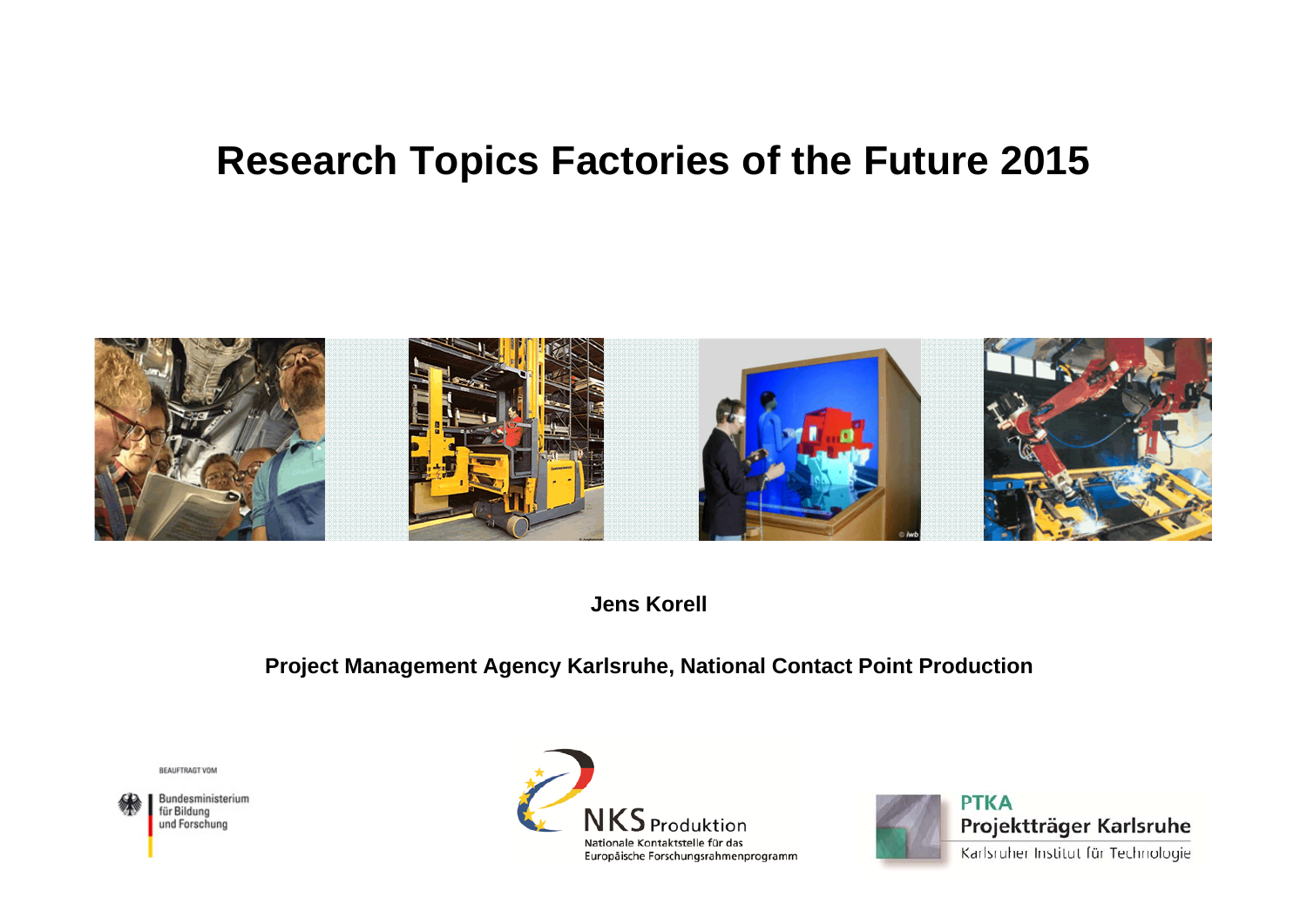# **Project Management Agency Karlsruhe (PTKA)**

- ■ **National Activities**
	- $\bullet$  Management of Research Programs on State and Federal level
	- Framework Concepts
		- "Research for Tomorrow's Production"
		- "Research for Sustainability"
	- $\bullet$ Baden-Württemberg Programmes

#### ■**International Activities**

- $\bullet$ National Contact Point Production
- $\bullet$ EUREKA Umbrella PRO-FACTORY-PLUS
- $\bullet$ ERA-NET Projects (MANUNET, M-ERA.NET)
- $\bullet$ ETP (MANUFUTURE, SUSCHEM)

■ **Staff**: 90 (Karlsruhe and Dresden)







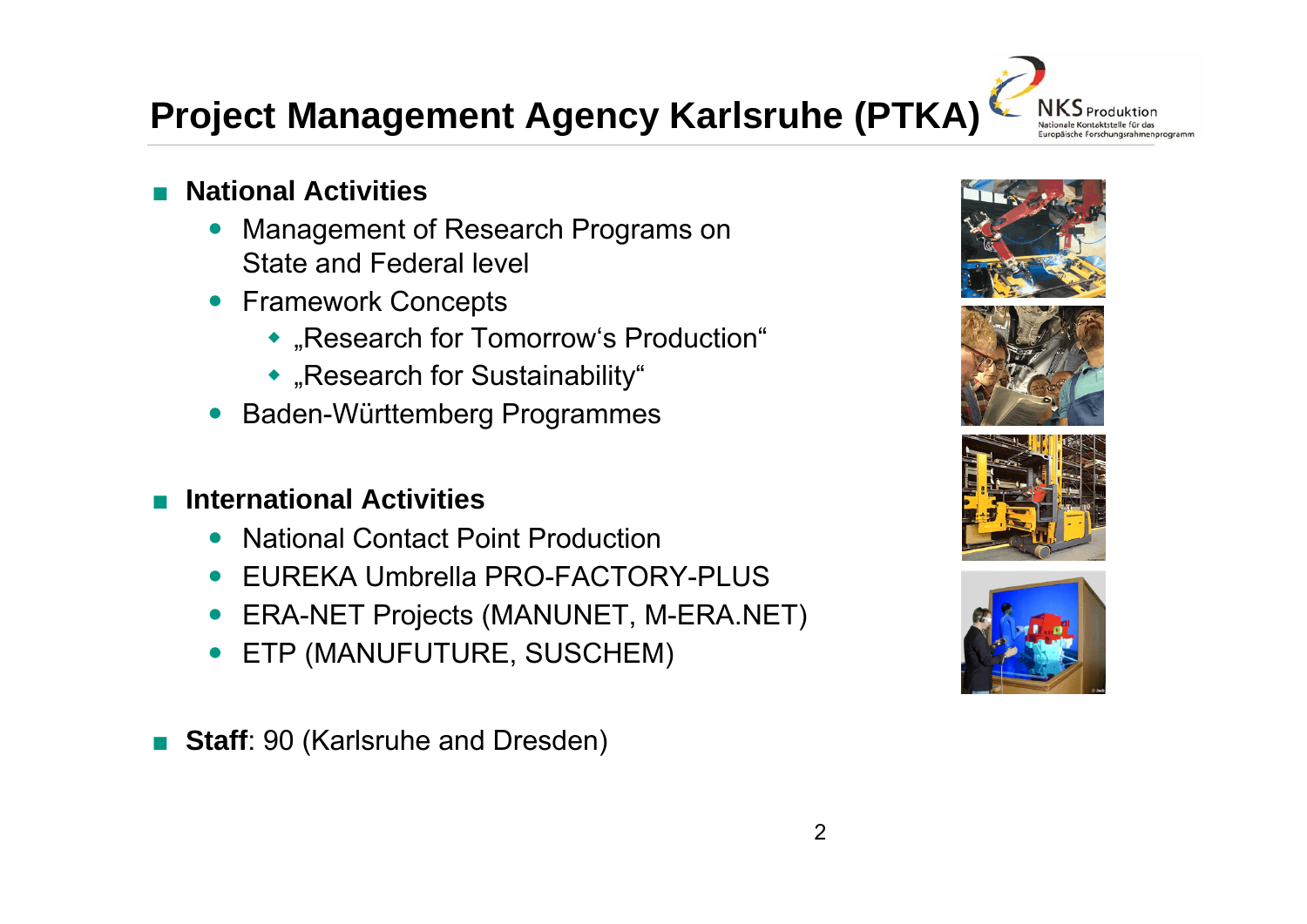#### **Structure of HORIZON 2020**



| <b>Excellent Science</b>                                                                                    | <b>Industrial</b><br>Leadership   | Ш<br><b>Societal</b><br><b>Challenges</b>                                                                                   |
|-------------------------------------------------------------------------------------------------------------|-----------------------------------|-----------------------------------------------------------------------------------------------------------------------------|
| <b>European Research</b><br>Council                                                                         | Leadership in<br>enabling and     | Health, demographic change<br>and wellbeing                                                                                 |
| (ERC)                                                                                                       | industrial<br>technologies (LEIT) | Food security, sustainable agriculture and<br>forestry, marine and maritime and inland<br>water research and the bioeconomy |
| <b>Future and Emerging</b><br><b>Technologies (FET)</b><br>Marie-Skłodowska-<br><b>Curie-Actions (MSCA)</b> | <b>Access to risk finance</b>     | Secure, clean and efficient<br>energy                                                                                       |
|                                                                                                             |                                   | Smart, green and integrated<br>transport                                                                                    |
|                                                                                                             |                                   | Climate action, environment,<br>resource efficiency and raw                                                                 |
| Research<br><b>Infrastructures</b>                                                                          | <b>Innovation in SMEs</b>         | materials<br>Europe in a changing world<br>inclusive innovative and<br>reflective societies                                 |
|                                                                                                             |                                   | <b>Secure societies</b><br>3                                                                                                |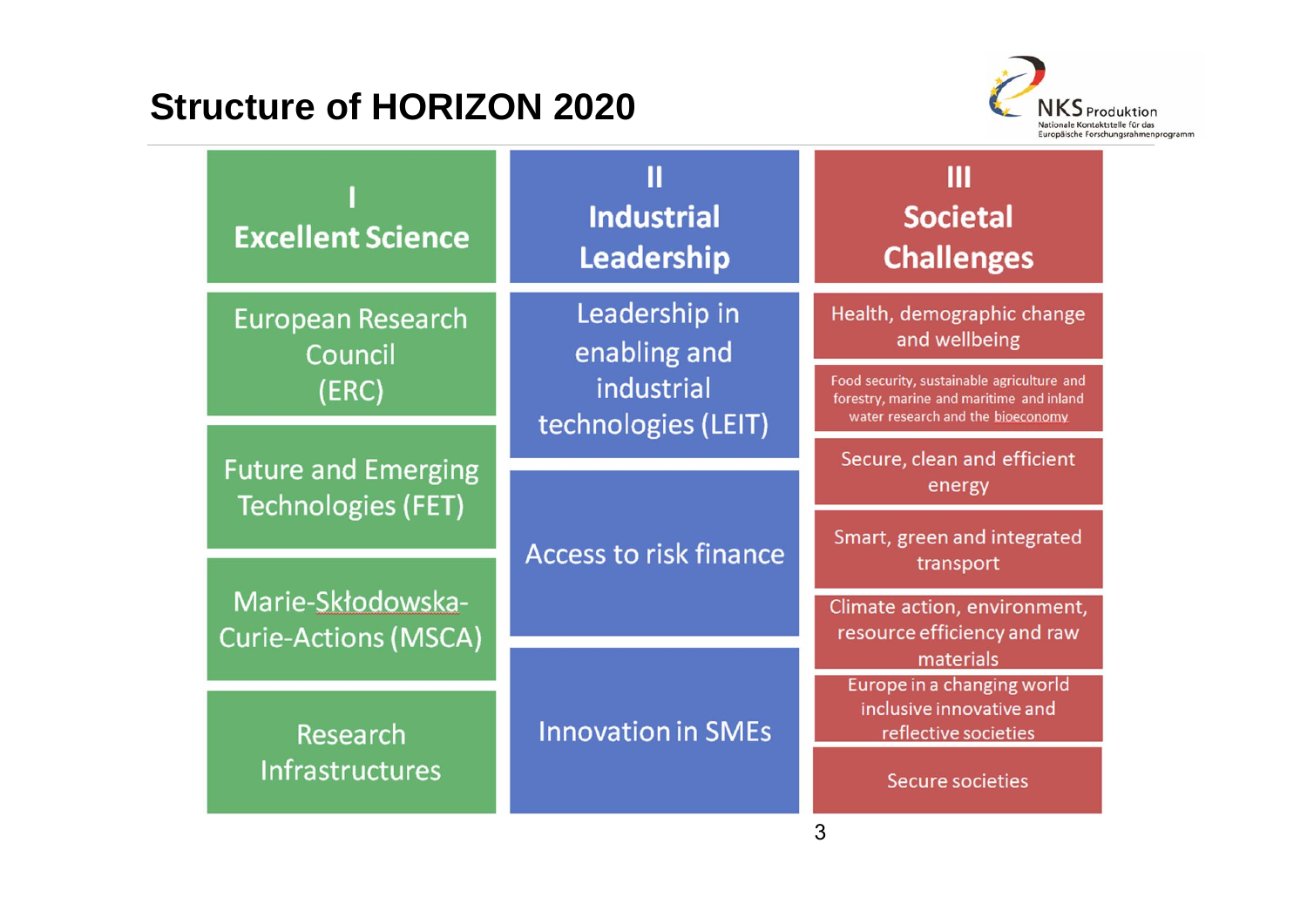#### **Technology Readiness Levels (TRL)**



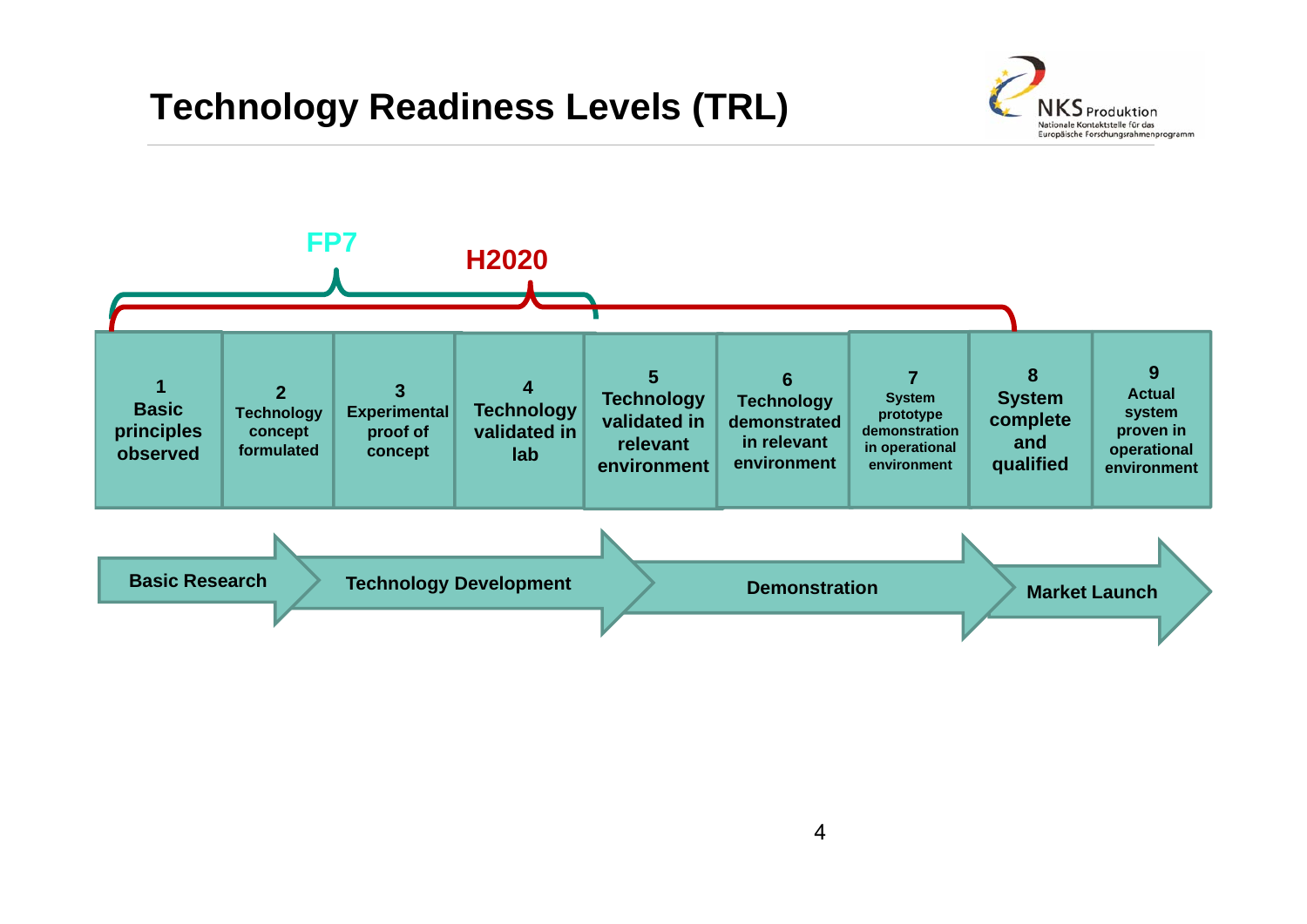#### **HORIZON 2020 Participant Portal**



|                                  |                                                                    |                              |                                                                                                                                                                              |                                                                                                                                                     | (A-Z) Sitemap About this site Contact Legal Notice   English                                                                                           |
|----------------------------------|--------------------------------------------------------------------|------------------------------|------------------------------------------------------------------------------------------------------------------------------------------------------------------------------|-----------------------------------------------------------------------------------------------------------------------------------------------------|--------------------------------------------------------------------------------------------------------------------------------------------------------|
|                                  |                                                                    |                              | <b>RESEARCH &amp; INNOVATION</b>                                                                                                                                             |                                                                                                                                                     |                                                                                                                                                        |
|                                  | European<br>Commission                                             |                              | Participant Portal                                                                                                                                                           |                                                                                                                                                     |                                                                                                                                                        |
|                                  |                                                                    |                              | European Commission > Research & Innovation > Participant Portal > Calls                                                                                                     |                                                                                                                                                     |                                                                                                                                                        |
|                                  | HOME                                                               | <b>FUNDING OPPORTUNITIES</b> | HOW TO PARTICIPATE EXPERTS SUPPORT *                                                                                                                                         |                                                                                                                                                     | <b>A</b> LOGIN & REGISTER                                                                                                                              |
|                                  | Horizon 2020<br>Search Topics                                      |                              | Horizon 2020                                                                                                                                                                 |                                                                                                                                                     |                                                                                                                                                        |
|                                  | Calls<br>Call Updates                                              | <b>B</b><br>$\blacksquare$   | <b>Excellent Science</b><br>European Research Council<br>w<br>同<br>Future and Emerging Technologies<br>E.<br>Marie Sklodowska-Curie actions<br>画<br>Research infrastructures |                                                                                                                                                     | Type<br>$\overline{\phantom{a}}$<br>Proposal<br>$\blacktriangledown$<br>E<br>Tender<br>m.<br><b>Status</b>                                             |
|                                  | Other EU Programmes<br>2014-2020<br>Research Fund for Coal & Steel |                              | <b>Industrial Leadership</b><br>V Leadership in enabling and industrial technologies (LEIT)<br>$\Box$<br>Access to risk finance<br>e<br>Innovation in SMEs                   |                                                                                                                                                     | $\bullet$<br>Open<br>Closed<br>⋒<br>Forthcoming                                                                                                        |
|                                  | COSME                                                              |                              |                                                                                                                                                                              | <b>FILTER</b>                                                                                                                                       |                                                                                                                                                        |
|                                  | 3rd Health Programme                                               |                              |                                                                                                                                                                              | Filters only programme and call titles and IDs, for extended search go to the Search Topics page.                                                   |                                                                                                                                                        |
|                                  | Consumer Programme                                                 |                              | Sort by<br>$\circ$ Title<br>Call Id                                                                                                                                          | Publication Date                                                                                                                                    | <b>B</b> Deadline Date                                                                                                                                 |
|                                  | FP7 & CIP Programmes<br>2007-2013                                  |                              | Industrial Leadership                                                                                                                                                        | <b>Industrial Leadership</b>                                                                                                                        | <b>Industrial Leadership</b>                                                                                                                           |
|                                  | Calls                                                              | <b>B</b>                     | Applications in Satellite Navigation-<br>Galileo-2015<br>H2020-Galileo-2015-1                                                                                                | <b>BIOTECHNOLOGY</b><br>H2020-LEIT-BIO-2015-1<br>Deadline(s): 24/02/2015                                                                            | Call for Energy-efficient Buildings<br>H2020-EeB-2015<br>Deadline(s): 09/12/2014                                                                       |
|                                  | Call Updates                                                       | $\blacksquare$               | Deadline(s): 04/02/2015                                                                                                                                                      |                                                                                                                                                     |                                                                                                                                                        |
|                                  |                                                                    |                              | Pub.Date: 11/12/2013                                                                                                                                                         | Pub.Date: 11/12/2013                                                                                                                                | Pub.Date: 11/12/2013                                                                                                                                   |
| Factories of the<br>Future (FoF) | Other Funding Opportunities                                        |                              | dustrial Leadership<br>Call for Factories of the Future<br>H2020-FoF-2015<br>Deadline(s): 09/12/2014                                                                         | <b>Industrial Leadership</b><br>Call for Nanotechnologies, Advanced<br>Materials and Production<br>H2020-NMP-PILOTS-2014<br>Deadline(s): 06/05/2014 | <b>Industrial Leadership</b><br>Call for Nanotechnologies, Advanced<br>Materials and Production<br>H2020-NMP-2015-two-stage<br>Deadline(s): 26/03/2015 |
|                                  |                                                                    |                              | Pub.Date: 11/12/2013                                                                                                                                                         | Pub.Date: 11/12/2013                                                                                                                                | Pub.Date: 11/12/2013                                                                                                                                   |
|                                  |                                                                    |                              | Call for Nanotechnologies, Advanced<br>Materials and Production<br>H2020-NMP-2014-two-stage<br>Deadline(s): 06/05/2014                                                       | <b>Industrial Leadership</b><br>Call for Nanotechnologies, Advanced<br>Materials and Production<br>H2020-NMP-CSA-2014<br>Deadline(s): 06/05/2014    | <b>Industrial Leadership</b><br>Call for Nanotechnologies, Advanced<br>Materials and Production<br>H2020-NMP-GV-2014<br>Deadline(s): 07/10/2014        |
|                                  |                                                                    |                              | Pub.Date: 11/12/2013                                                                                                                                                         | Pub.Date: 11/12/2013                                                                                                                                | Pub.Date: 11/12/2013                                                                                                                                   |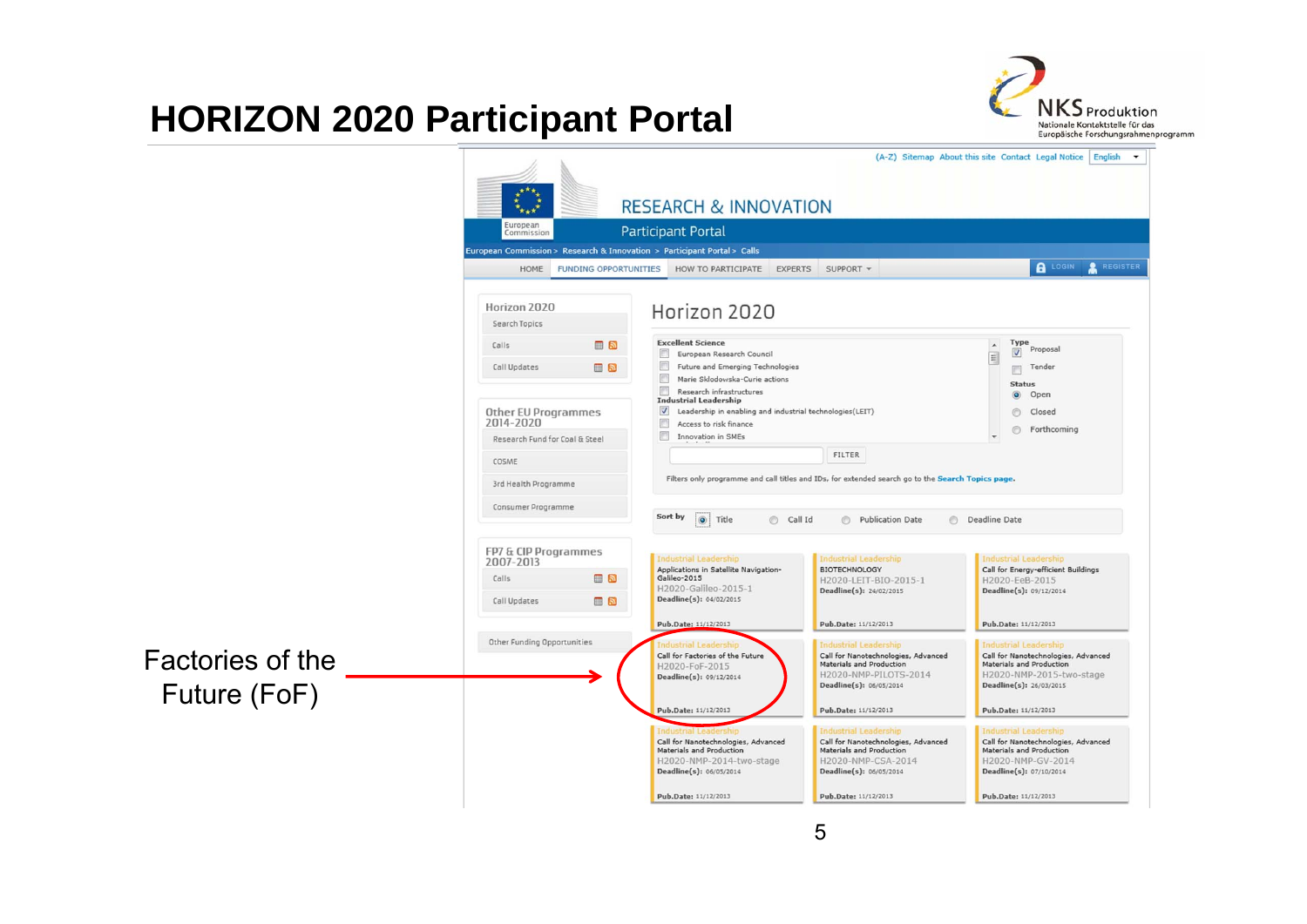#### **Work Programme**



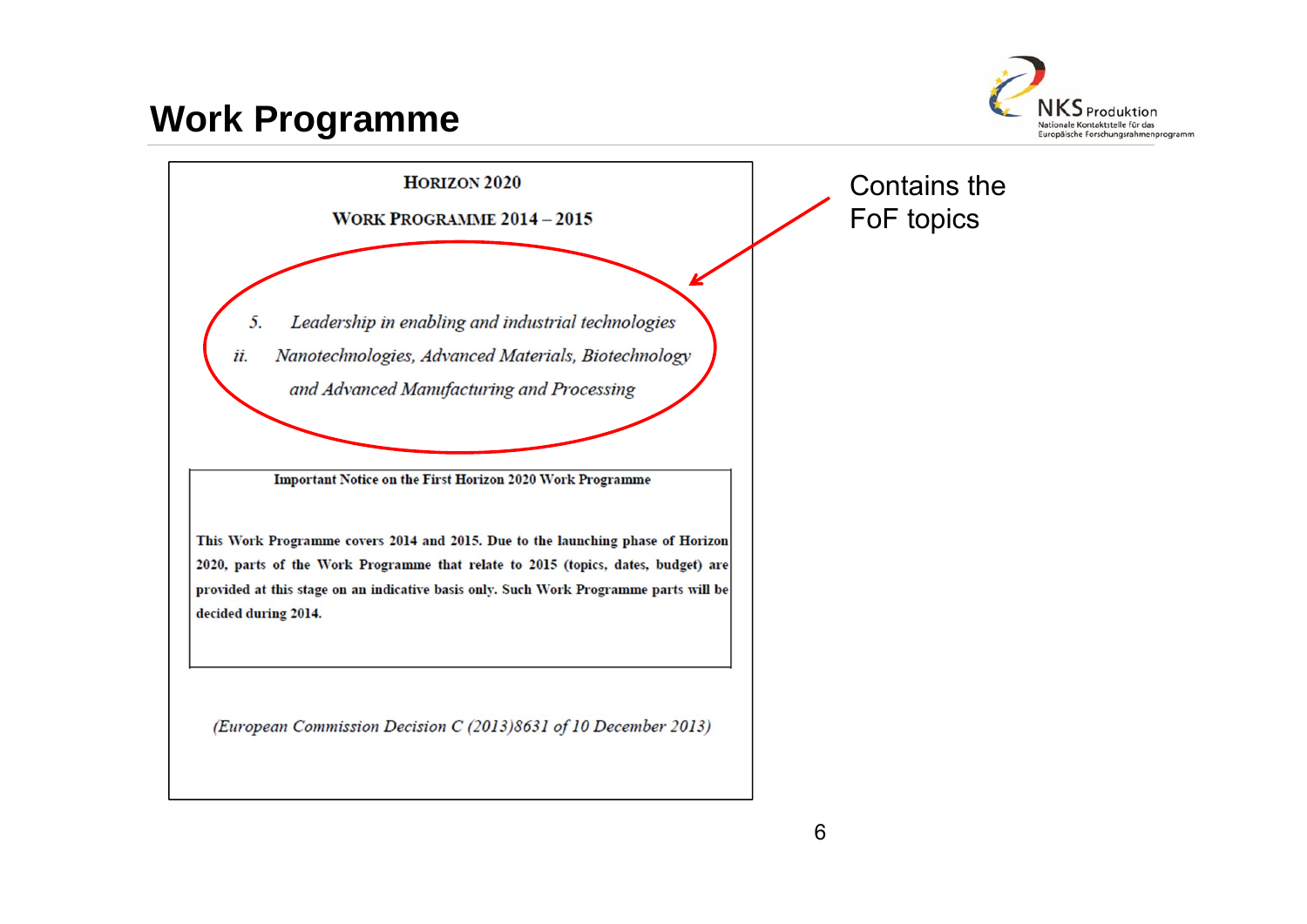

- FoF 8 2015 ICT-enabled modelling, simulation, analytics and forecasting technologies
- FoF 9 2015 ICT Innovation for Manufacturing SMEs (I4MS)
- FoF 10 2015 Manufacturing of custom made parts for personalised products
- FoF 11 2015 Flexible production systems based on integrated tools for rapid reconfiguration of machinery and robots
- FoF 12 2015 Industrial technologies for advanced joining and assembly processes of multi-materials
- FoF 13 2015 Re-use and re-manufacturing technologies and equipment for sustainable product life cycle management
- FoF 14 2015 Integrated design and management of production machinery and processes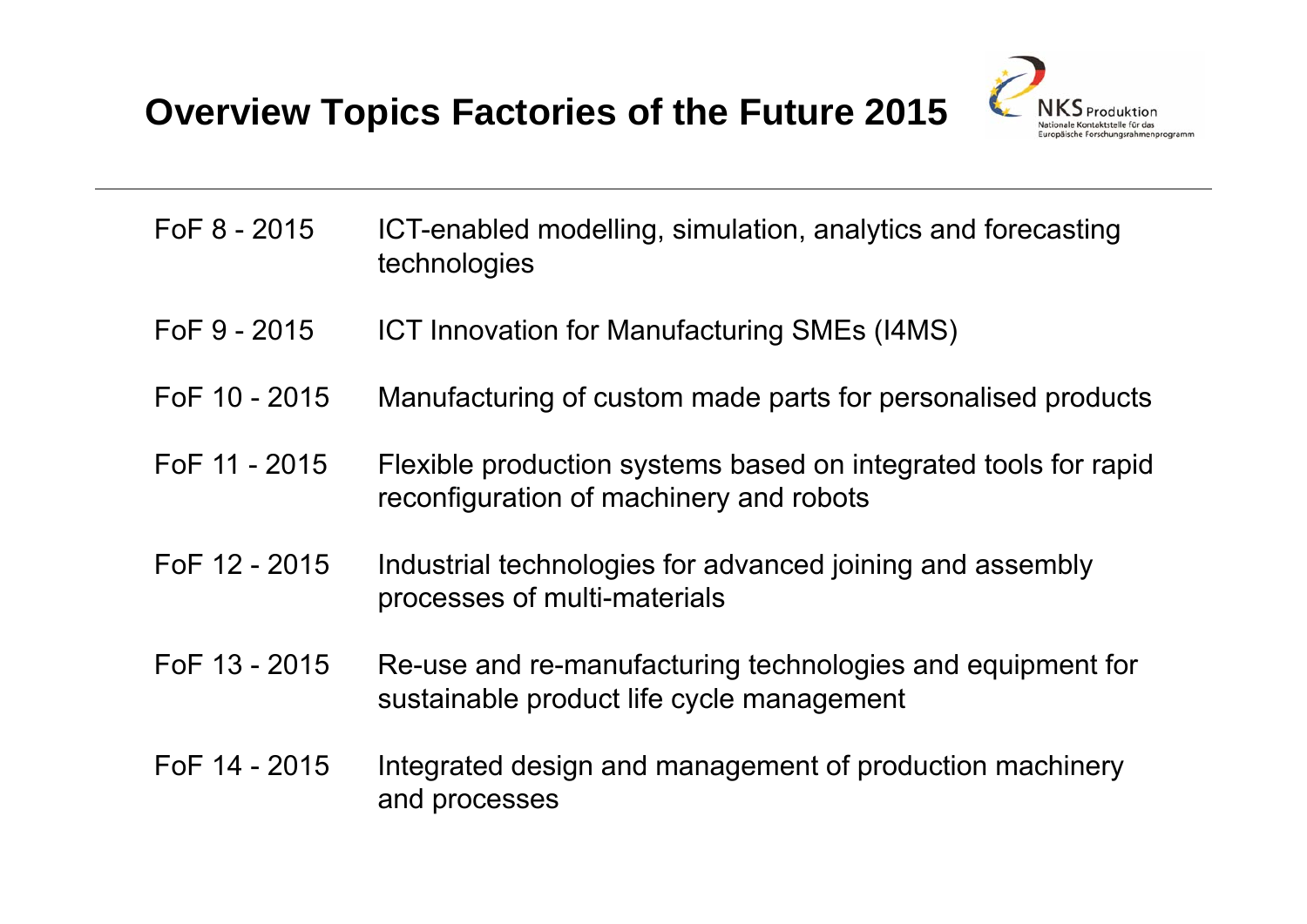**ICT-enabled modelling, simulation, analytics and forecasting technologies (FoF <sup>8</sup> – 2015)**



| <b>Specific challenge:</b> | • Simulation of manufacturing processes<br>• Forecasting the behaviour of manufacturing systems<br>• Decision support methods and tools                                                                                                                             |
|----------------------------|---------------------------------------------------------------------------------------------------------------------------------------------------------------------------------------------------------------------------------------------------------------------|
| Scope:                     | • Innovative modelling, simulation, analytics and forecasting<br>tools for manufacturing at large<br>(Expected contribution: 2 – 4 Mio. EUR)<br>• Integrated modelling, simulation and information<br>management systems<br>(Expected contribution: 5 – 8 Mio. EUR) |
| <b>Expected impact:</b>    | • Increased productivity, higher mass customisation capacity<br>• Reduced time to production, optimised supply chains<br>• Enhanced interoperability of integrated product and factory<br>design systems                                                            |
| Type of action:            | Research & Innovation Actions (100% funding)<br>+ Support Action on Road mapping and constituency building                                                                                                                                                          |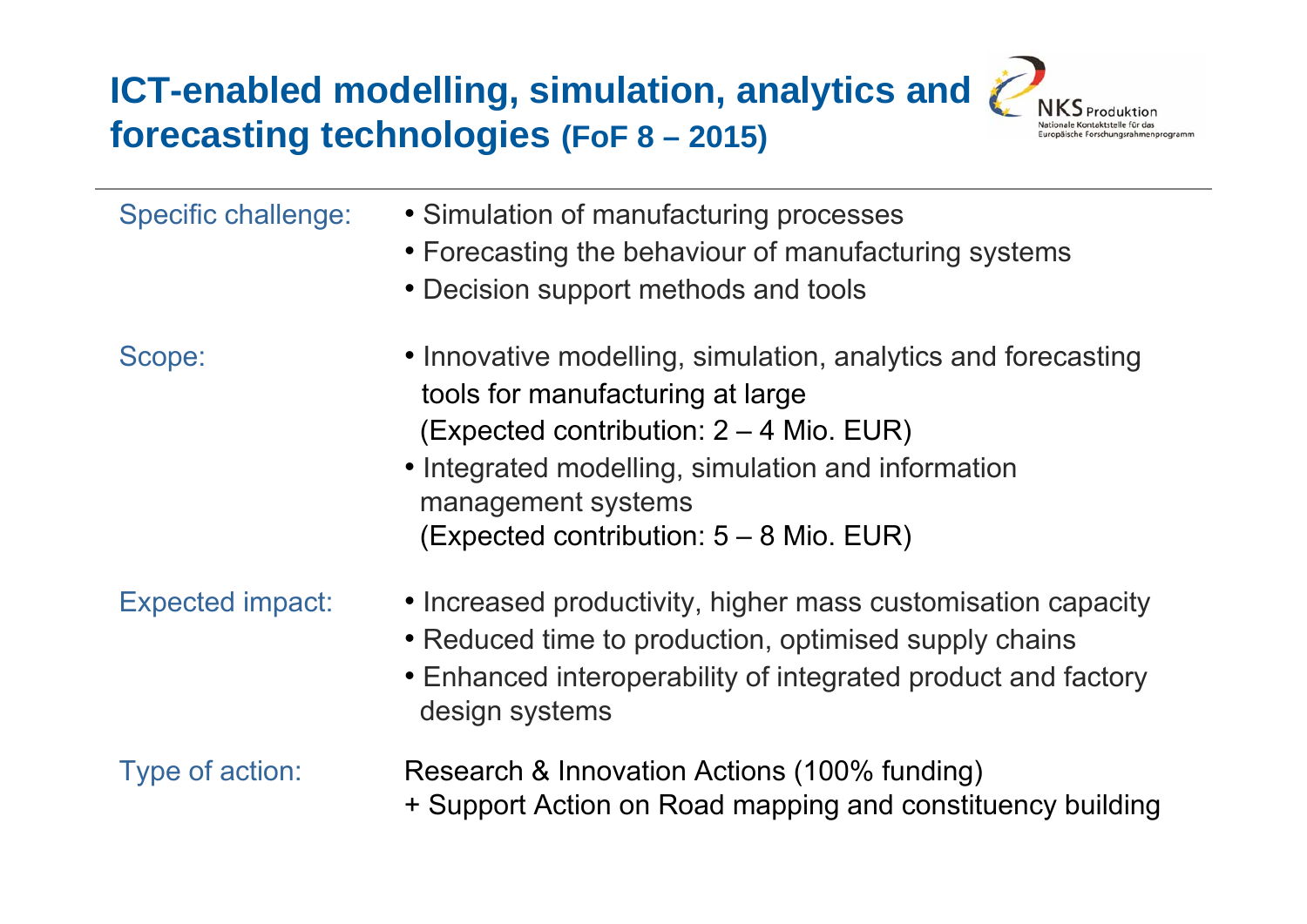#### **ICT Innovation for Manufacturing SMEs (I4MS) (FoF 9 – 2015)**



Specific challenge: • Advances in ICT taken up in engineering and manufacturing

- Scope: Adoption of ICT advances in the manufacturing domain
	- Application experiments, equipment assessment experiments
	- Highly flexible and near-autonomous robotic systems
	- HPC cloud-based modelling, simulation and analytics services
	- Integration of Cyber-Physical-System modules in manufacturing processes and value chains

- Expected impact: New users of advanced ICT in the manufacturing sector
	- More innovative and competitive technology suppliers
	- More competitive European service providers

- Type of action: Innovation Actions (70% funding) Expected contribution: 5 – 8 Mio. EUR
	- + Support Action on a network of innovation multipliers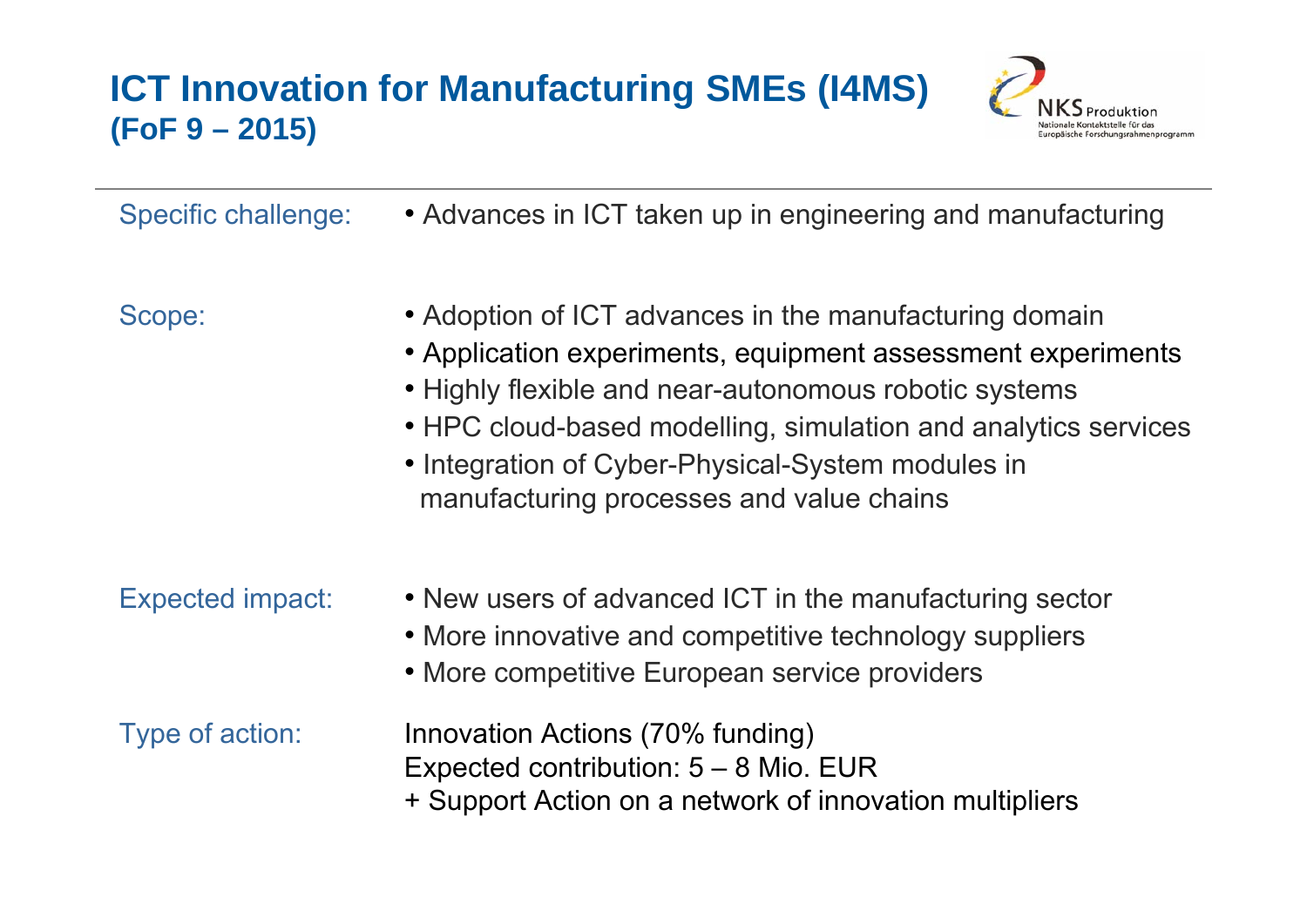#### **Manufacturing of custom made parts for personalised products (FoF 10 – 2015)**



| <b>Specific challenge:</b> | • New strategies integrating design with manufacturing<br>• Quick realisation from design to production<br>• Economic production systems down to single lot sizes                                                               |
|----------------------------|---------------------------------------------------------------------------------------------------------------------------------------------------------------------------------------------------------------------------------|
| Scope:                     | • Advanced design and manufacturing technologies<br>• New machines and processes integrating advanced materials<br>• Seamless data integration across process and supply chains<br>$\cdot$ TRL 4-6                              |
| <b>Expected impact:</b>    | • Rapidly follow the market dynamics<br>• Reduction by 50% in the lead-time for manufacturing one part<br>• Cost reduction of customised parts manufacturing by 20%<br>• Reduction of time to market of customised parts by 30% |
| Type of action:            | Research & Innovation Actions (100% funding)<br>Expected contribution: $3 - 6$ Mio. EUR                                                                                                                                         |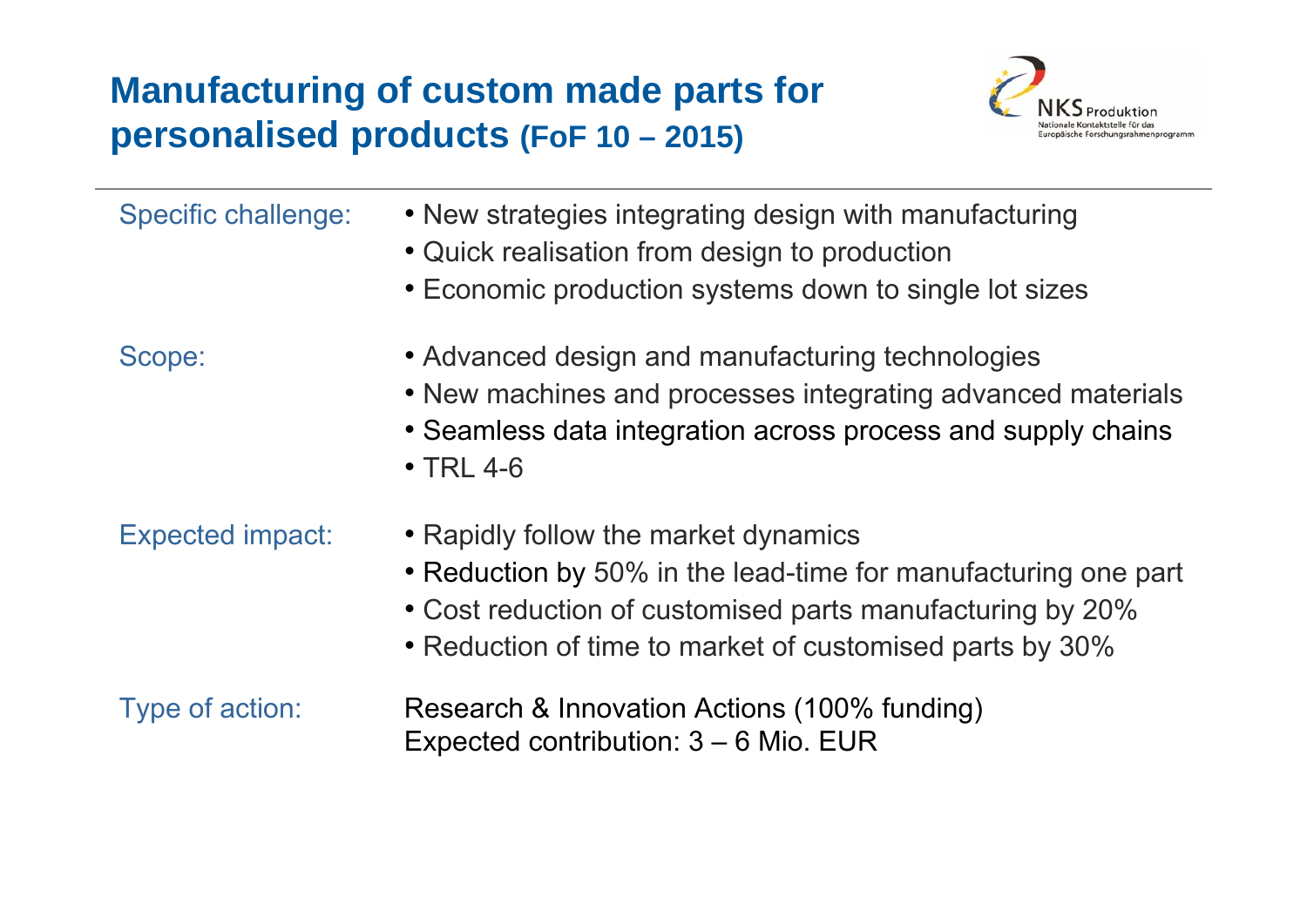#### **Flexible production systems based on integrated tools for rapid reconfiguration of machinery and robots (FoF 11 – 2015)**



| Specific challenge: | • Fast reconfigurable machinery and robots<br>• React to rapid changes in market demands |  |
|---------------------|------------------------------------------------------------------------------------------|--|
|                     |                                                                                          |  |

- 
- Scope: Demonstration activities
	- Integrated tools for management of agile production systems
	- Standardisation of communication protocols (plug & produce)
	- Interconnection of production and plant management systems
	- Automatic monitoring and optimisation of energy usage
	- Demonstration in at least one existing production environment
	- TRL 5-7

- Expected impact: Ability to produce at least 50% smaller lot sizes and 50% more product variations
	- Reduction of at least 30% of setup and changeover time / cost
	- Reduction of energy consumption by 5%

Type of action: Innovation Actions (70% funding) Expected contribution: 4 – 7 Mio. EUR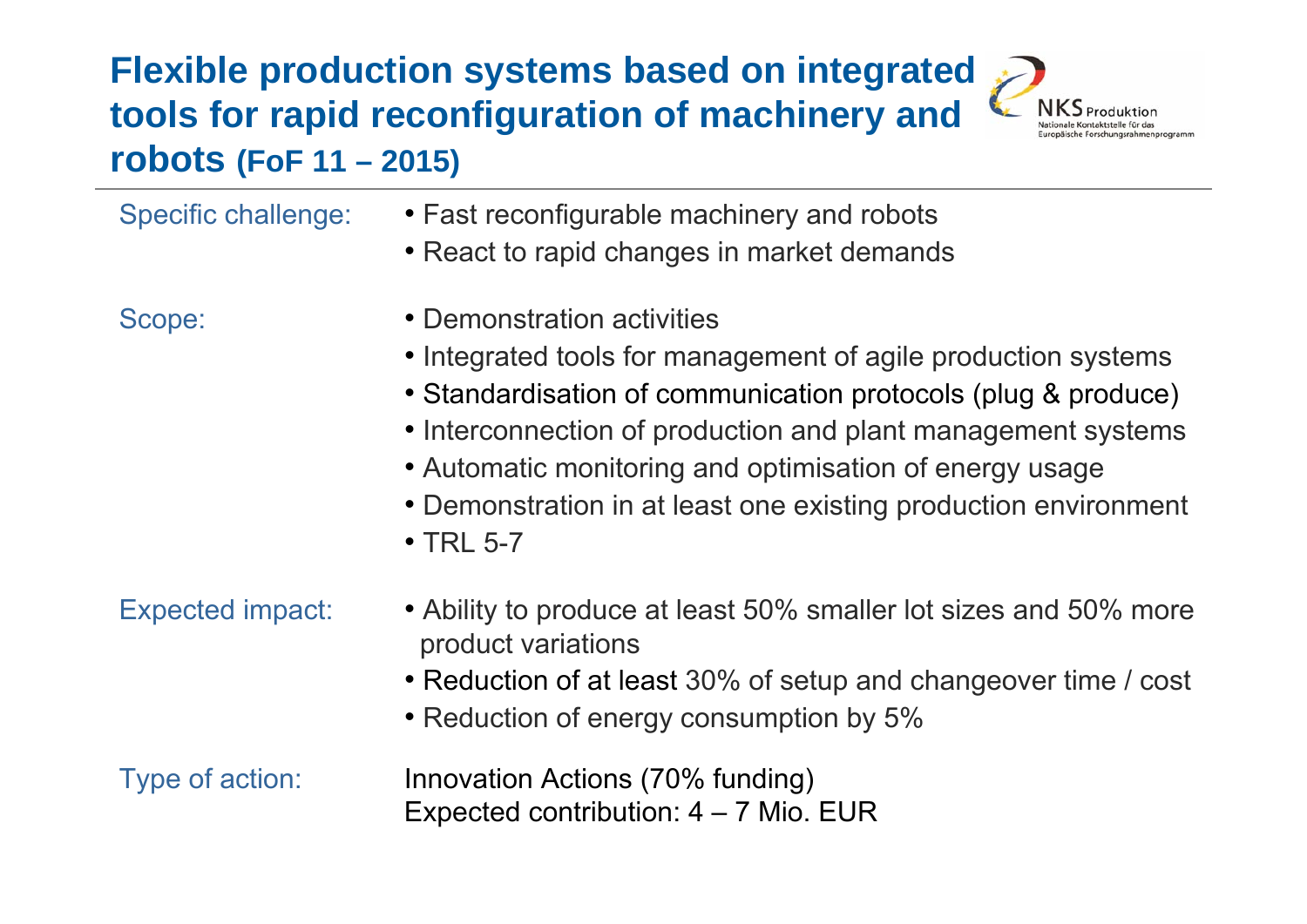#### **Industrial technologies for advanced joining and assembly processes of multi-materials (FoF 12 – 2015)**



| <b>Specific challenge:</b> | • Increased strength-to-weight ratio<br>• Multi functionality<br>• Low carbon footprint                                                                                                                                                                                                 |
|----------------------------|-----------------------------------------------------------------------------------------------------------------------------------------------------------------------------------------------------------------------------------------------------------------------------------------|
| Scope:                     | • Improved, new or hybrid joining and assembly processes<br>• Maximise performance of the joints<br>• Implementation of numerical simulation techniques<br>• Non-destructive inspection techniques<br>• Prototype or pilot implementation in pre-industrial settings<br>$\cdot$ TRL 5-7 |
| <b>Expected impact:</b>    | • 20% decrease in the consumption of high cost materials<br>• 30% improvement of the product performance<br>• Higher level of automation and lower production times                                                                                                                     |
| Type of action:            | Innovation Actions (70% funding)<br>Expected contribution: $4 - 7$ Mio. EUR                                                                                                                                                                                                             |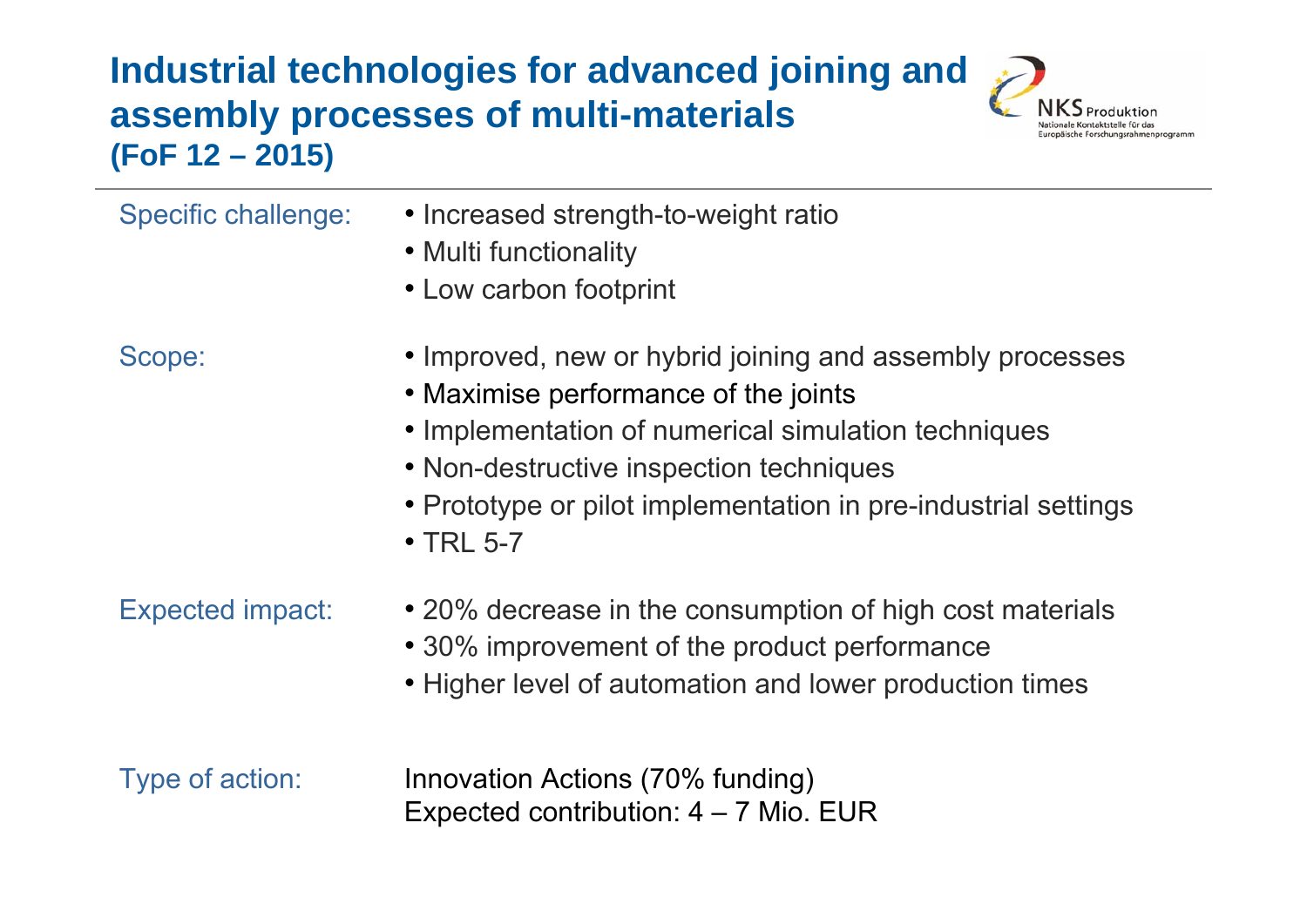#### **Re-use and re-manufacturing technologies and equipment for sustainable product lifecycle management (FoF 13 – 2015)**



| <b>Specific challenge:</b> | • Manufacture added-value products with fewer resources<br>• Innovative product recovery approaches<br>• Recovery of advanced materials in high-tech products                                   |
|----------------------------|-------------------------------------------------------------------------------------------------------------------------------------------------------------------------------------------------|
| Scope:                     | • Eco-innovative approaches for product design<br>• Effective disassembly/separation of advanced materials<br>• Generation and validation of new business models<br>• Suitable for IMS, TRL 4-6 |
| <b>Expected impact:</b>    | • Significant reduction of energy consumption<br>• Significant reduction in non-renewable materials                                                                                             |

- Reduction of 20% in greenhouse gases emission
- Reduction of waste generation by 10%
- Enabling the manufacturing of eco-products
- Increase of above 20% in productivity rates

Type of action: Research & Innovation Actions (100% funding) Expected contribution: 3 – 6 Mio. EUR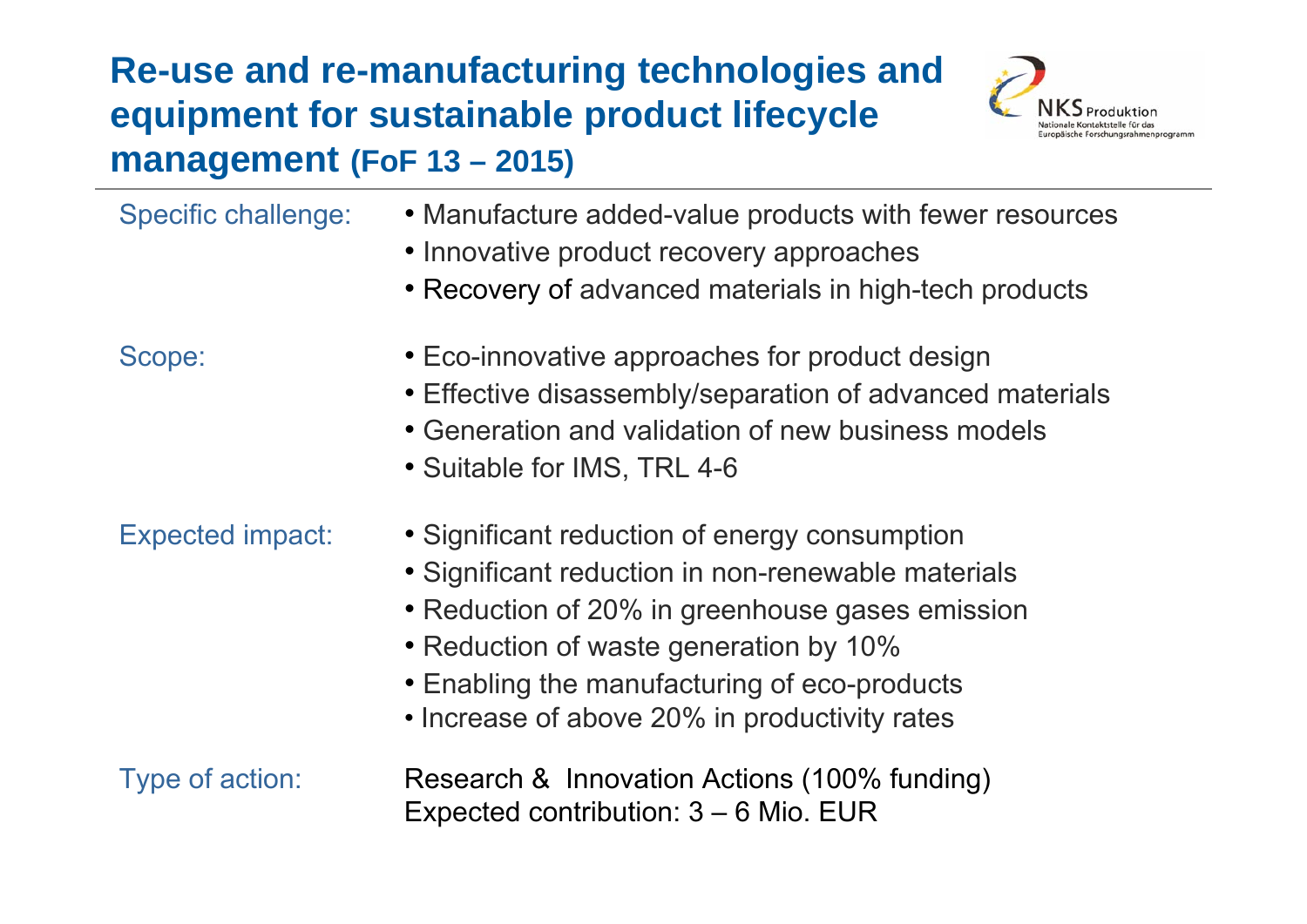## **Integrated design and management of production machinery and processes (FoF 14 – 2015)**



| <b>Specific challenge:</b> | • Computational models simulating machine-to-part process<br>• New integrated approaches in simulation methods                                                                                                       |
|----------------------------|----------------------------------------------------------------------------------------------------------------------------------------------------------------------------------------------------------------------|
| Scope:                     | • Simulation models and algorithms for model based control<br>• Tool programming strategies that can be rapidly modified<br>• Demonstration of the reliability of model-based machines<br>$\cdot$ TRL 4-6            |
| <b>Expected impact:</b>    | • Improved system adaptability<br>• Reduction of lifecycle costs by 30%<br>• Machine reliability improved by 10%<br>• Reduction of maintenance costs by 20%<br>• Increase of 30% in energy efficiency, reduced waste |
| Type of action:            | Research & Innovation Actions (100% funding)<br>Expected contribution: $3 - 6$ Mio. EUR                                                                                                                              |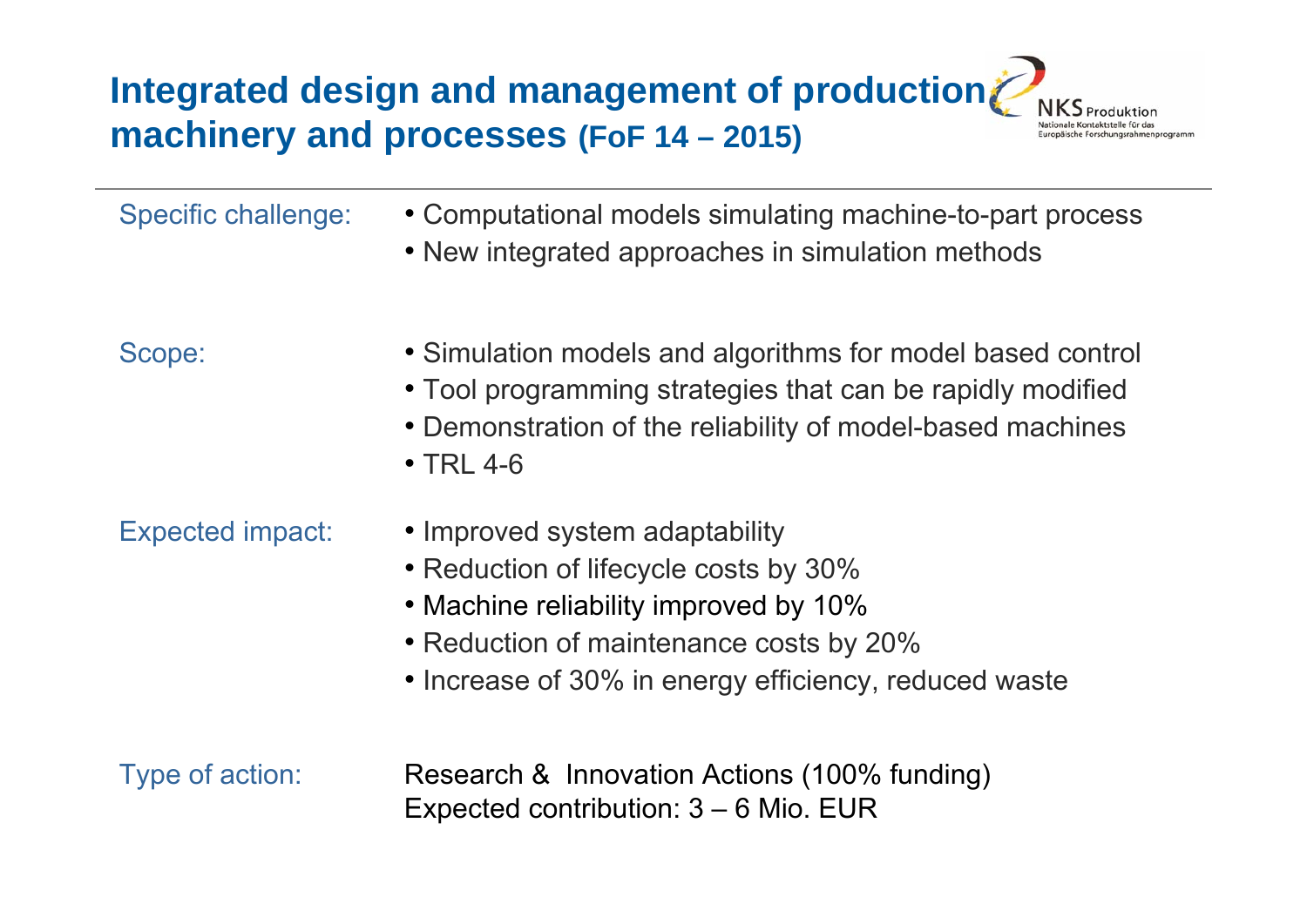#### **Information Service (FoF 10 – 14)**





## **National Contact Point**

**Production**



**e-Mail: eu.production@ptka.kit.edu**

**Internet: http://www.produktionsforschung.de/international**

**Hotline: 0 7 2 1 / 6 0 8 - 2 4 5 7 5**